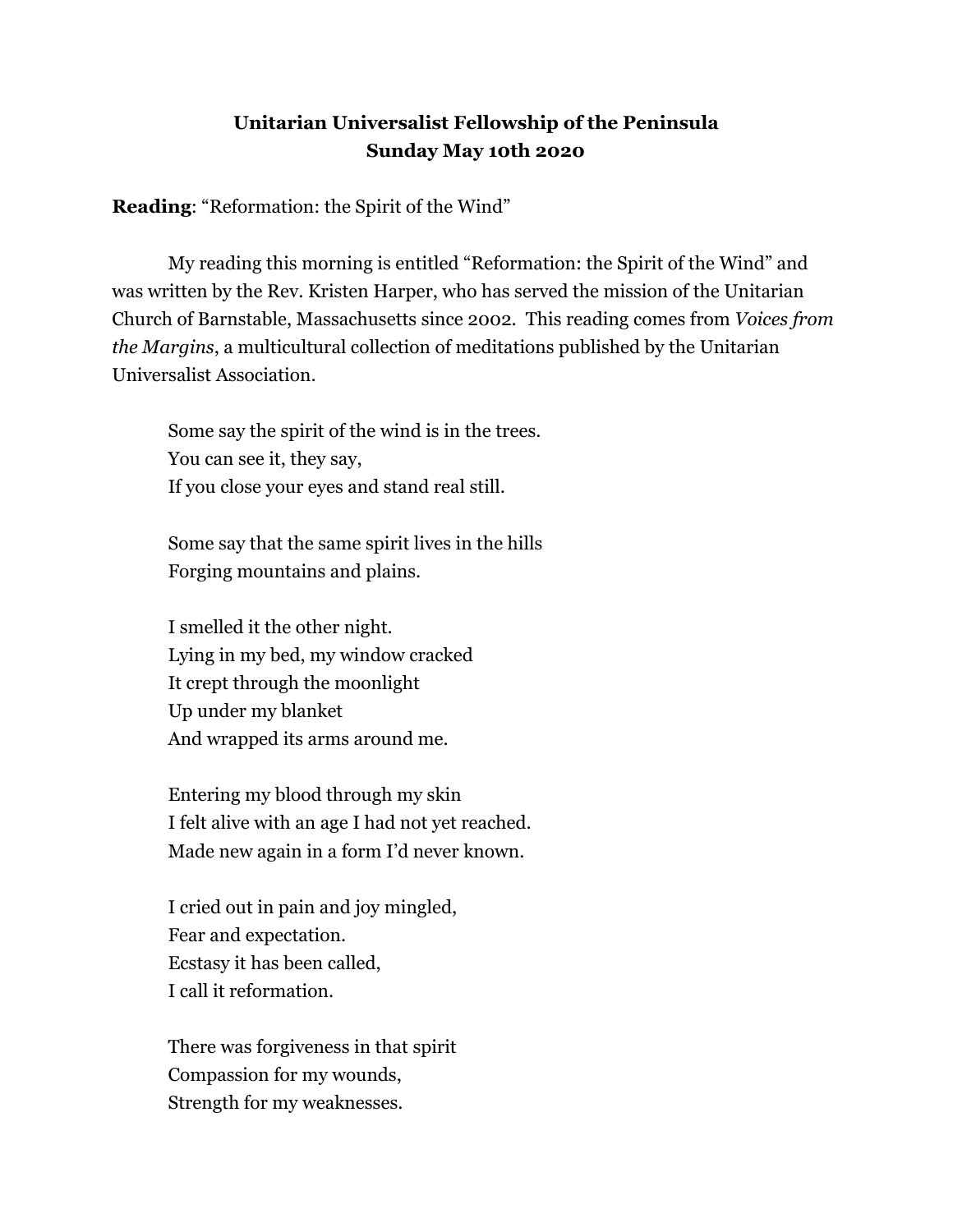It was no miracle, nor nirvana. I just closed my eyes and saw the spirit.

The spirit in the wind. The spirit in the trees. The spirit that lives in me.

## **Sermon: "Radical Acceptance"**

Have you ever wanted something so badly that you could taste it? Has there ever been a time in your life when you were promised something or you were expected something or you simply wanted something so much that when you thought about it, you could feel it in your hands as if you were already holding it?

When I was five or maybe six years old, I convinced my parents to sign me up for a fan club that I'd seen advertised in a children's comic. They helped me fill out the form, we put it in an envelope with some money, and into the mail it went. And then, I was sure, the mailman would deliver my new fan club materials the next day because, when you're five or maybe six, that's how you think the world works.

Boy, was I disappointed.

Every morning, I would wake up as soon as it got light — and this was about the only time in my life I've ever done that without an alarm clock — I would wake up as soon as it got light and head downstairs to see if the mail had been delivered. I would look through the mail for a package with my name on it, but there wasn't one. I'm sure my parents grew tired of hearing me ask when it would arrive, especially when I woke them up to complain about the situation. And then there was Sunday, when, as I learned to my horror, no mail was ever delivered, and that seemed like an especially cruel thing for fate to do to me.

Now I would like to be able to say that having to wait a couple of weeks before my fan club badges and other materials were delivered taught me something about patience — or, at least, about not bothering my parents before they were ready to be awake — but then, I was five or maybe six years old. Eventually the package with my name on it was delivered, which probably reinforced my idea that if I wanted something enough, if I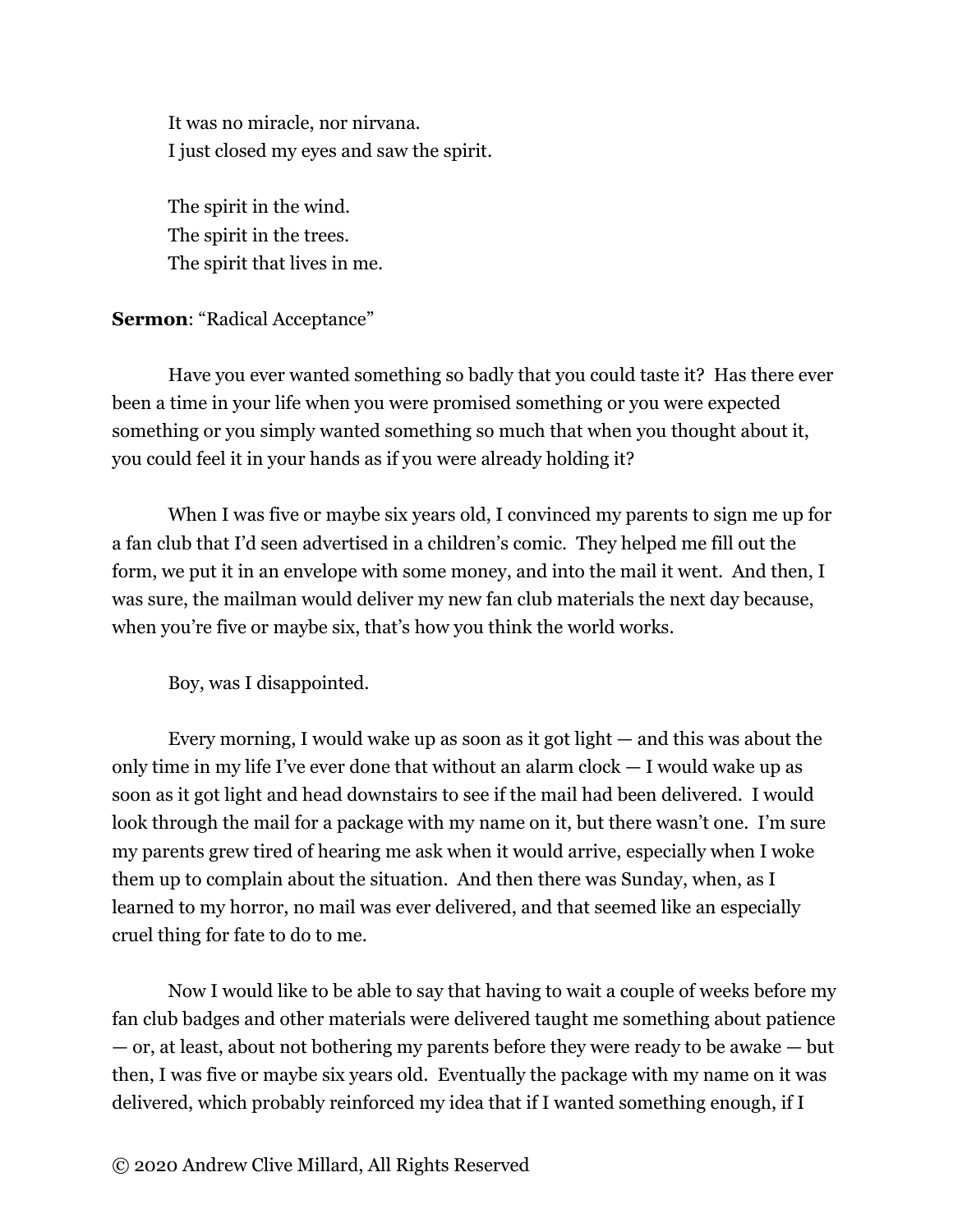wanted something so badly that I could taste it, then reality would make it happen for me.

And as I grew up, boy, was I disappointed  $-$  a lot.

Still, somewhere along the way, and at this point I don't even remember where I got it, I found a copy of the Serenity Prayer. It was printed on a piece of card — smaller than a postcard, but too big to fit in a wallet  $-$  and I remember that I always felt better when I read it. "Grant me the serenity to accept the things I cannot change, the courage to change the things I can, and the wisdom to know the difference." Wow, I though to myself; that covers all the bases. There's figuring out if I can change something, and then courage will help me do that; but if I figure out I can't, then it's okay to accept that. What a relief!

Now, I grew up believing that if something wasn't the way I wanted it to be, I could change it. I am fortunate that the term "stiff upper lip" was not part of our household vocabulary, and while complaining about everything from the weather to the government is as British as it gets, I will note that that's just one tool for bringing about change, specifically by making somebody so fed up with all the complaints that they do something about it.

Most of the battle, when it comes to changing something, is to recognize that we do have the power to change it. Our UU Principles wouldn't talk about ideals such as peace, liberty, justice, equity and compassion in human relations if we didn't believe we had the power to do something about conflict, oppression, injustice, unfairness and cruelty. One of the foundational pieces of liberal religion — what are known as the Five Smooth Stones — concerns agency, too: it is not what we have but what we choose to do with what we have that really matters; our religious values must actually be lived in the world for them to be relevant.

Of course, changing something that we believe is wrong is easier said than done. Once we recognize that we can change something, though, courage will help us to overcome our own hesitations and work through our own fears to make it happen. And the good news is that if what we're fighting for is right, then we'll always have one another fighting alongside us.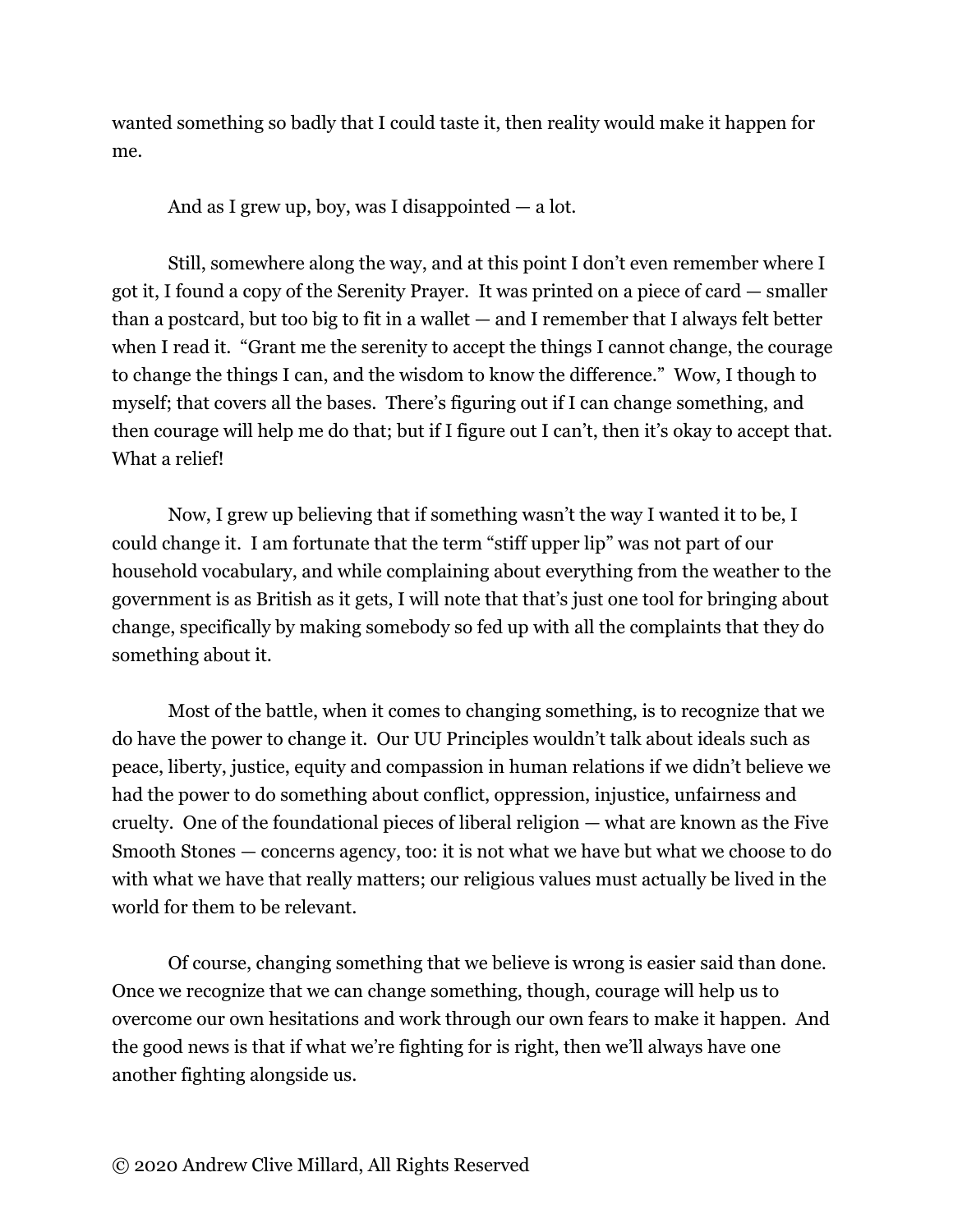Sometimes, though, there's something we can't change. As a young child, I certainly didn't have the wisdom to realize that running downstairs at dawn and rooting through the mail and waking up the rest of my family to suffer with me, I didn't understand that none of that would make what I wanted come to me any faster. And my daughter now struggles against the idea that she can't see most of her friends right now, that she can't invite her friends in our neighborhood to play in our house or even in the back yard, and that we don't know when that will change.

As adults, of course, we've gained more wisdom to be able to tell the difference between what we can change and what we can't. If this were any other year, many of you, I'm sure, would have Mother's Day plans, going to see parents or children, maybe going out for lunch or dinner, doing something special that would involve being somewhere other than at home and being around other people. But this year, we're not doing that. We need to rely on the telephone to talk to our loved ones, or a video call to see them, but it's not the same as being with them in person.

So when we have the wisdom to know that there's something we cannot change, what are our options?

Well, one option is to deny the reality that there's something we cannot change. We can convince ourselves that maybe this isn't reality, and it's just a matter of time until we find out the truth.

Another option is to get angry about the situation, to find someone to blame, to blame ourselves, to figure out whose fault it is until shame or guilt fixes it.

A third option is to try to make a deal, to negotiate our way out of our situation by appealing to someone in authority, making a bargain with them to change it for us.

Or we might sink into melancholy and hopelessness, our pain, disappointment, sadness or loss overwhelming us until that's all that we can think about, losing interest in everything else.

Now, if you've heard of the Five Stages of Grief, as described by psychiatrist Elisabeth Kübler-Ross, what I've described might ring a bell as the first four of those stages, namely denial, anger, bargaining and depression. And the fifth, then, is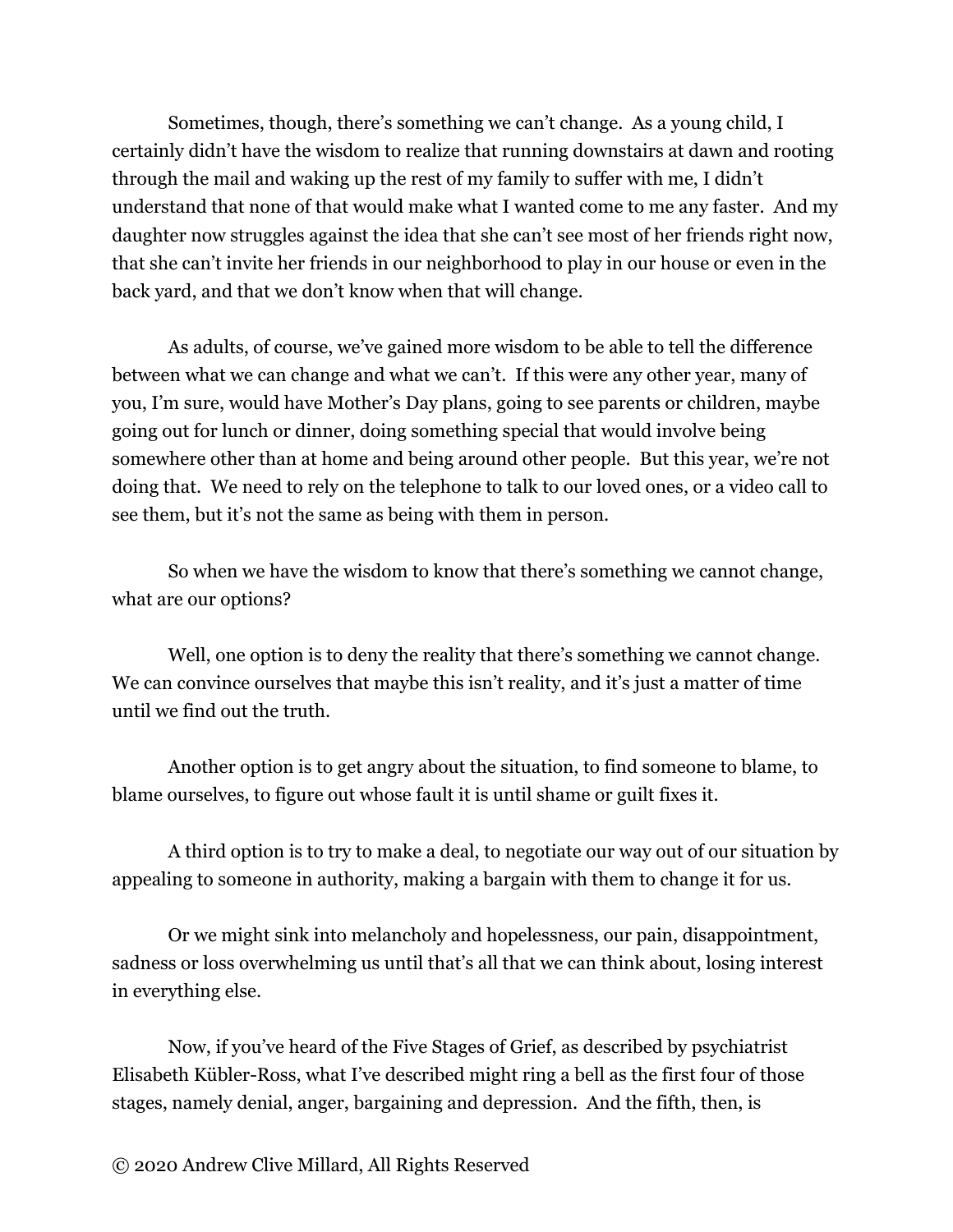acceptance, coming to terms with a reality, particularly following a loss, that we don't have to like but accepting it as reality and knowing that we're going to be okay.

Acceptance is not about giving up, and it's not about agreeing or approving of something bad; rather, it's about recognizing that this is our reality, and fighting against it will not change that reality but will only add to our suffering. As radical acceptance, a practice developed by psychologist Marsha Linehan, it doesn't mean we are no longer disappointed or sad or afraid; rather, it means we're no longer adding to our pain and making it worse for ourselves.

Of course, this is easier said than done. Like any skill that needs to be developed, radical acceptance needs to be practiced. I've been doing that over the last two years, with help from my therapist, who first introduced me to the idea of radical acceptance. Thankfully I'd already been seeing him when my reality imploded, and I was faced with so much in my life that I felt powerless to change. Of course, there wasn't anything that he could do to change my situation, either, but he helped me to gradually find a way out of my crippling anxiety by encouraging me to accept my reality without letting it define or control me.

There's no magic to it, of course. (I will freely admit that I am still learning how to practice radical acceptance, and I still occasionally succumb to denial, anger, bargaining or depression, but I am definitely much less of a mess than I was two years ago.) There's no magic, but there are some necessary pieces to practicing radical acceptance.

The first is to recognize your life for what it is, on its own terms and for its own sake, not for what you wish it were. It's okay to want some things to be different, to have a vision of what you want your life to be in the future, but this is about acknowledging your reality now.

Then there's realizing the difference between what you can control and what you cannot control. One of the first sermons I ever heard in a UU congregation helped me to understand that we do not, in fact, we cannot control most of what happens to us, but we do control how we respond. That also means that we're not responsible for most of what happens to us, but we are responsible for how we respond to what happens to us.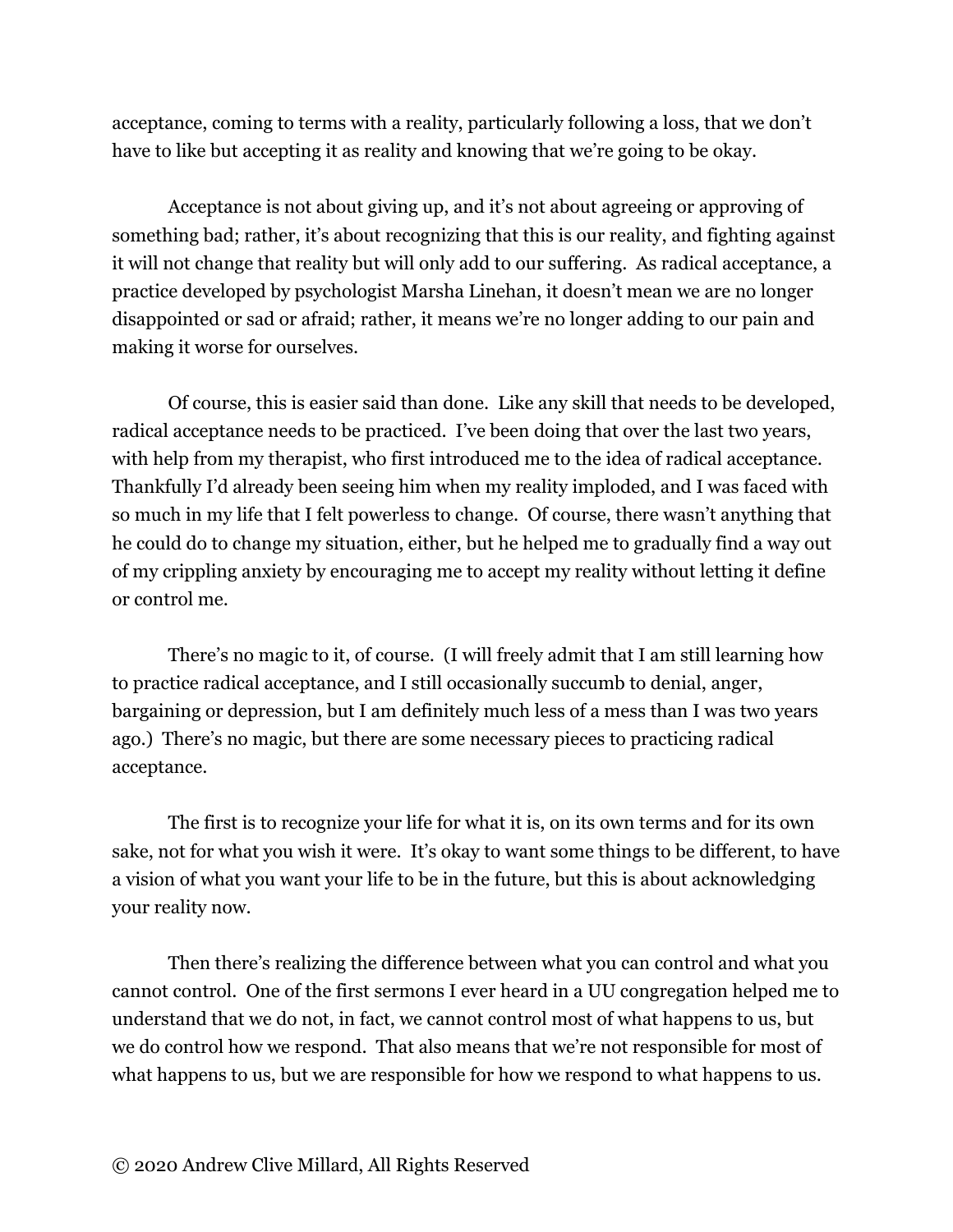Next is looking at yourself without judgment, without shame, without putting yourself down. This is about finding compassion for yourself. In the words of our First UU Principle, remember that "every person" in affirming and promoting "the inherent worth and dignity of every person" includes you as well.

Then there's acknowledging the facts of our situation, particularly when it comes to something we cannot change. We shouldn't blame ourselves for things we don't even have the ability to change! We don't have to like the fact that we can't change it, we don't have to approve of what we can't change, we don't have to agree with it; we just need to acknowledge that we cannot change it.

All of these — and they're not in any particular order, though all of them are necessary parts of radical acceptance — help us to accept reality for what it is, rather than fighting it — because when we fight reality, it's not reality that suffers: we're the ones who suffer.

There is one more piece of practicing radical acceptance, and this shows some of the roots radical acceptance in Buddhism, though such an approach to reality isn't exclusively Buddhist: Reinhold Niebuhr, who wrote the Serenity Prayer, was a Christian theologian, for instance. In any case, radical acceptance involves mindfulness particularly when it comes to our emotions, recognizing and being honest about what we're feeling, especially if that's uncomfortable — and, since nothing lasts forever, including painful emotions, living in the present moment. After all, part of refusing to accept reality is dwelling on the past or the future; radical acceptance, on the other hand, requires us to set aside our fantasies of the future or our wishful thinking of the past and instead focus fully on our life in the present moment as it actually is, without denial or judgment.

Let me tell a story to help us think about this.

There once was a king who decided that if he knew who the most important people to be with were, and what the most important things to do were, and when the best time to do each thing was, then he would certainly be the greatest king to ever rule the land. Although he had asked his advisers, none had been able to give him a good answer to these questions of who and what and when.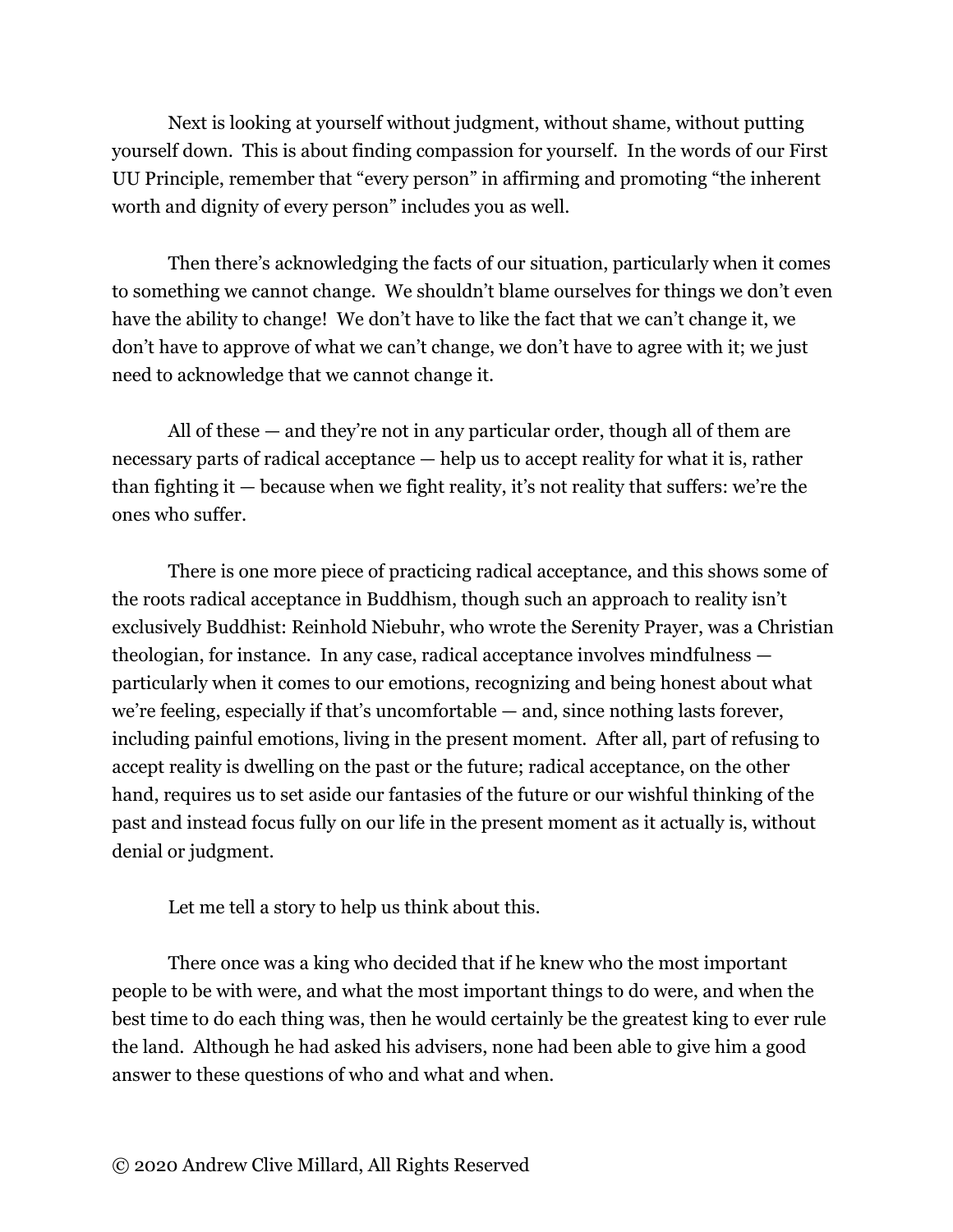At last, the king decided to seek the advice of a wise woman who lived in the forest, so he dressed in the clothes of a commoner and set out. When he neared the wise woman's hut, he ordered his soldiers to stay back and then walked the last mile of the path alone.

The king found the wise woman digging in her garden, and she nodded a greeting at him but continued digging. The king told the wise woman that he had come to find answers to his three questions, and she listened to him but gave no answer and continued working. Then the king noticed that the wise woman was not only elderly but also quite frail and that she was struggling with her digging, so he offered to take over the work, and she allowed him to do so.

The king dug for an hour, and then he asked his questions again — "Who are the most important people to be with? What are the most important things to do? When is the best time to do each thing?" — but the wise woman didn't answer. He worked for another hour, and then repeated his questions with the same results. This continued for a few more hours until the Sun began to sink low in the sky. Finally, the king was discouraged. "I came to you for answers," he said, "but if you have none, tell me and I will return home."

Just then, someone came running along the path to the wise woman's hut. They turned to see a man with his hands pressed to his stomach and blood flowing from between them. When he reached them, he dropped to the ground at the king's feet.

The king and the wise woman knelt down and began tending to the man. The king washed and bandaged the man's wounds, but they kept bleeding, requiring fresh bandages. The king also helped the wise woman to fetch water, and to help the man to drink.

Finally, the wounded man slept, and he did not wake until the next morning. The king slept on the ground, waking often to check on him. When morning came, the man woke up and looked at the king.

"Forgive me," he said to the king.

"You have done nothing for me to forgive you," said the king.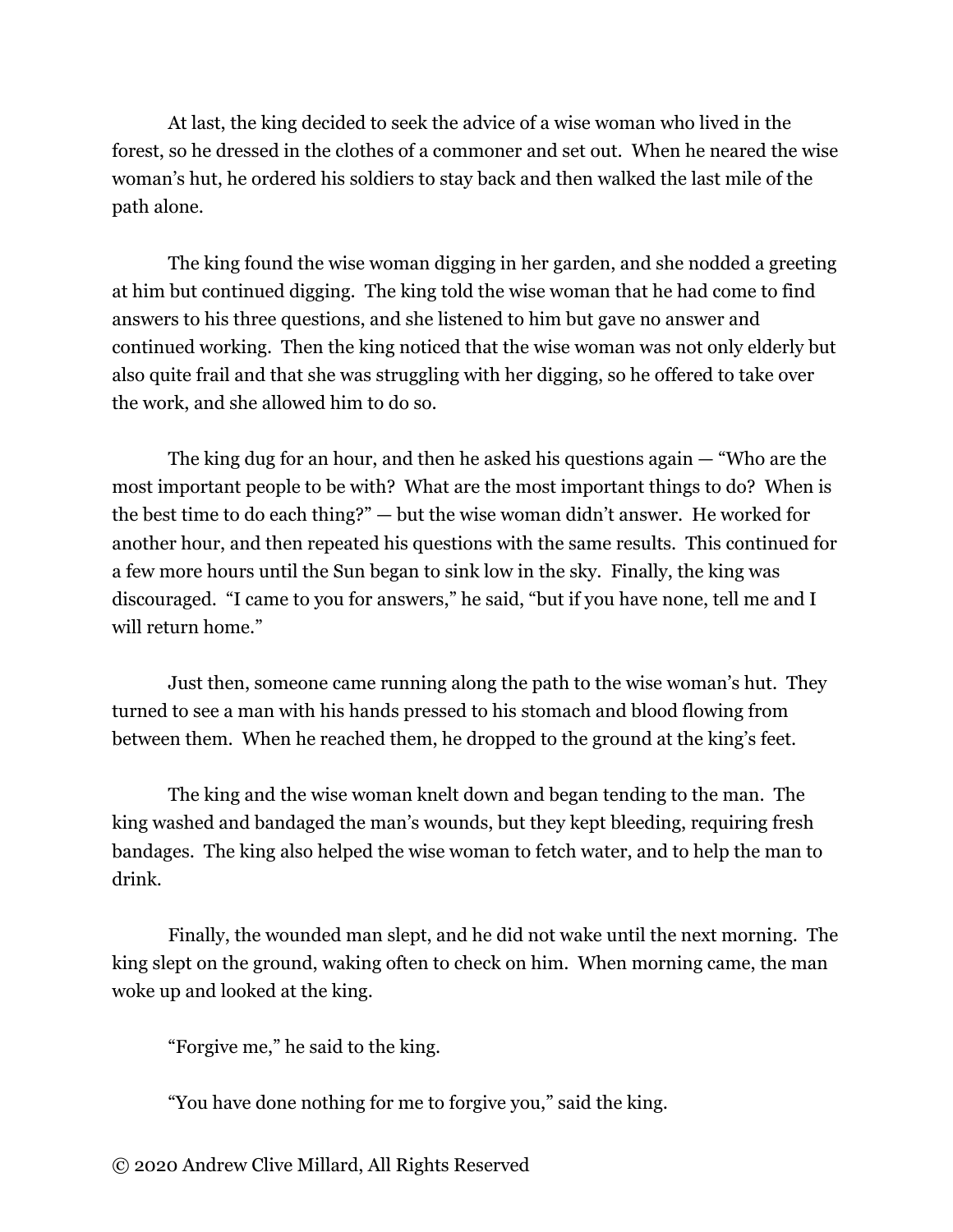"Oh, but I do," the man said. "You were my enemy, and I had sworn to take revenge on you for taking my land. I heard that you were coming here, and I decided to kill you on the road, but when you didn't return home, I left my ambush to find you. Then your soldiers recognized me and wounded me. I escaped them, but I would have bled to death if you had not cared for me. I meant to kill you, but now you have saved my life. If I live, I shall gladly serve you for the rest of my days."

The king was so happy to have been reconciled with an old enemy that he immediately forgave him and promised to return his land. Then the king called for his soldiers to carry the man back to the palace to be tended by the king's own doctor.

After the wounded man had gone, the king asked the wise woman once more if she would give him the answers to his questions.

"Your questions have already been answered," she replied.

"But how?" the king answered, confused.

"How?" repeated the wise woman. "If you had not taken pity on me yesterday and helped me instead of returning him, that man would have ambushed you, maybe even killed you on the trail. Thus, the most important time was when you were digging in my garden; and I was the most important person; and the most important thing to do was to help me. Later, when the man came running up to us, the most important thing was to care for him. If you had not bound up his wounds, he would have died without making peace with you. Thus, the most important person was that man, and what you did was the most important thing, and the right time was the time when you were doing it.

"You see," the wise woman continued, "the most important time is always the present moment. It is the only time that is important because it is the only time that we have any control over. The past we can only look back on and wish that we had done it differently. The future we can only imagine. Then, the most important person is always the one you are with in that present moment, and the only important deed is the deed that does what is best for others."